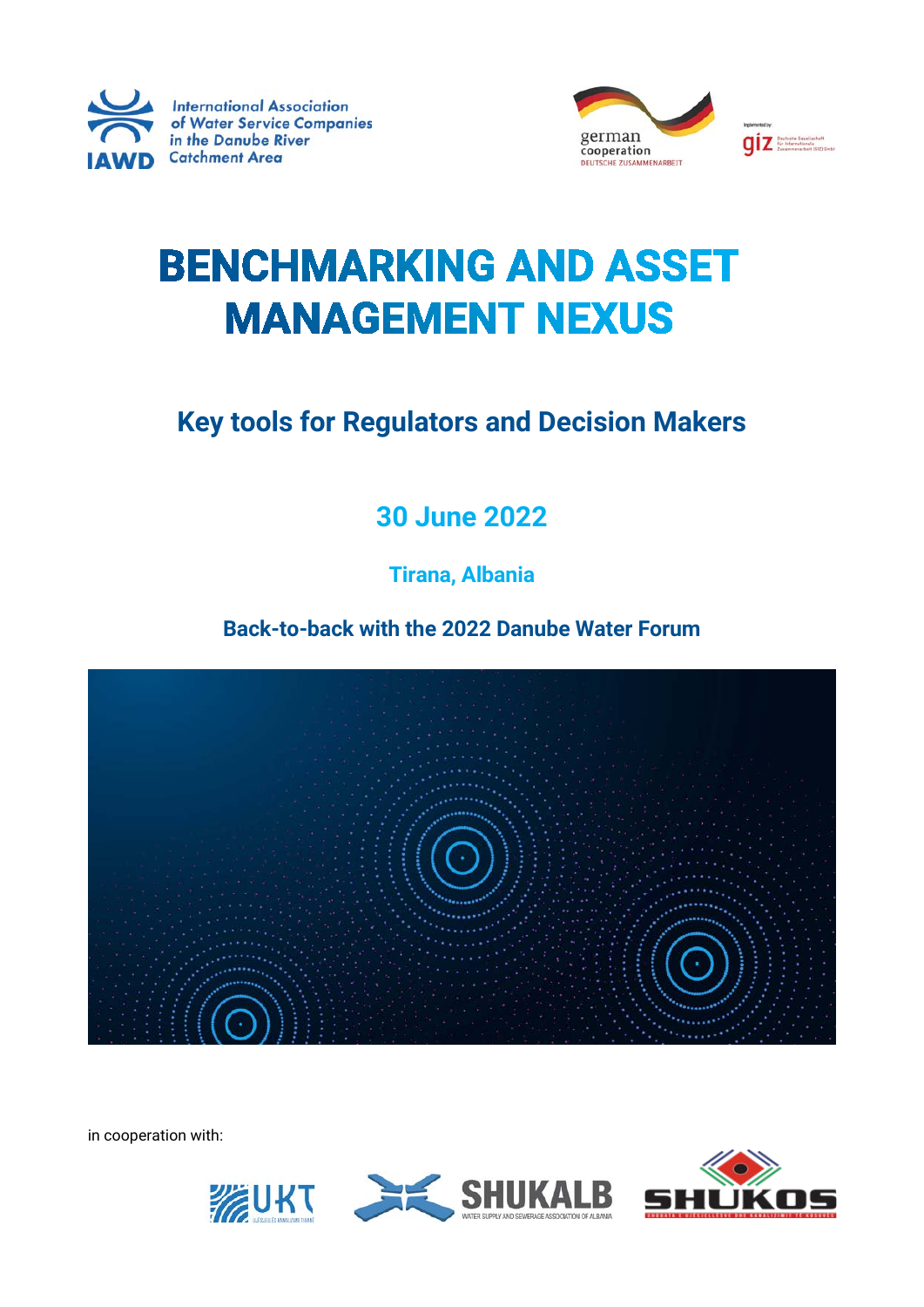#### **Danube Learning Partnership (D-LeaP)**

The **[Danube Learning Partnership \(D-LeaP\)](https://www.iawd.at/eng/about/d-leap/)** is designed as a regional, integrated and sustainable capacity building initiative of national water utility associations and IAWD, the International Association of Water Service Companies in the Danube River Catchment [Area,](https://www.iawd.at/eng/about/iawd/) and provides a comprehensive curriculum to the staff of water and wastewater utilities located in the Danube region. D-LeaP has been established as a committee of IAWD. The [Utility Benchmarking Program](https://www.iawd.at/eng/danube-toolbox/d-leap/programs/utility-benchmarking-program/) (UBP) is a foundation program under D-LeaP and assists utilities in identifying areas, where performance improvement is needed. The ambition is to enlarge the network of utilities that jointly work on improving their services over time. While three UBP Hubs in Albania/Kosovo, Bulgaria and Ukraine are operated by national partners of IAWD, the regional UBP Danube Hub is implemented by IAWD and intends to include the leading utilities of the region.

#### **SEEAM Program**

[SEEAM](https://www.seeam.eu/) stands for "Integrated Asset Management for Water Utilities in South-East Europe" program funded by German Federal Ministry for Economic Cooperation and Development (BMZ) and Hydro-Comp Enterprises Ltd. (HCE) and implemented by Deutsche Gesellschaft für Internationale Zusammenarbeit (GIZ) GmbH and HCE under develoPPP.de programme. It aims to increase AM capacities water utility associations and water utilities in SEE by introducing and implementing effective integrated asset management methods through AM Hubs established within national water associations under the framework of the [Danube Learning Partnership.](https://www.iawd.at/d-leap) SEEAM additionally contributes to an improvement of quality and efficiency of water services and to an improved compliance with regulations and transparency.

#### **Water Supply and Sewerage Association of Albania (SHUKALB)**

The Water Supply and Sewerage Association of Albania [\(SHUKALB\)](https://shukalb.al/sq/), which was established in 2000, is a professional, not-for-profit Association of water supply and sewerage professionals, who wish to improve the management of the Water Supply and Sewerage Sector in Albania, making it efficient, sustainable and effective in accordance with the current laws and regulations in Albania. The Association's Mission Statement consists of four main mission objectives: To advocate the collective interests of professionals in the water sector in Albania; To serve as a leading resource for knowledge, professional development and networking; To invest time and resources to build awareness and attract future generations to seek a career in the water sector; and To be a positive force for mutual understanding, collaboration and regional partnerships in the Western Balkans.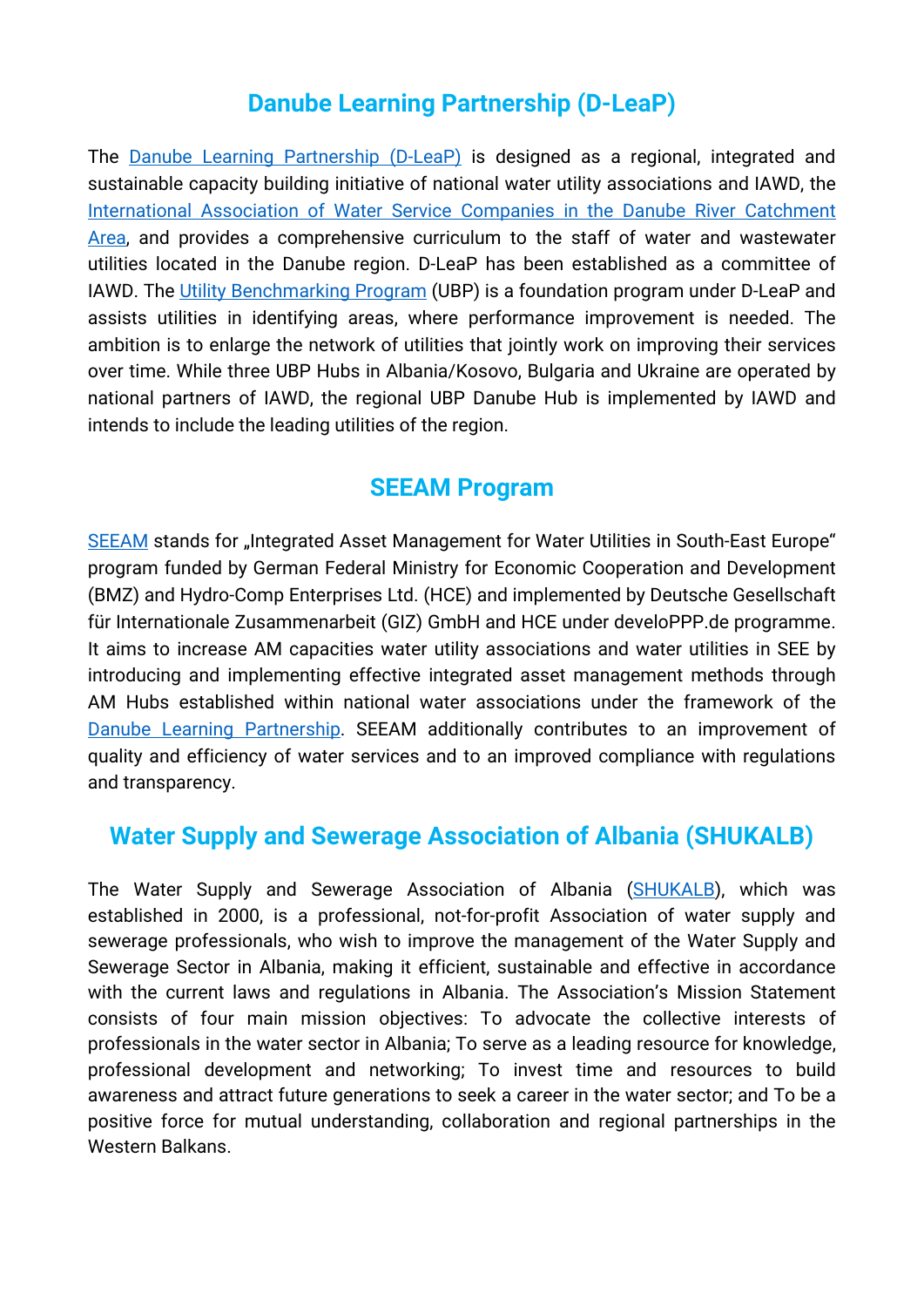#### **Water and Wastewater Works Association of Kosovo (SHUKOS)**

The Water and Wastewater Works Association of Kosovo [\(SHUKOS\)](http://shukos.org/) is a non-for-profit organization established, by 7 Kosovo's Regional Water Supply and Sewerage Companies. The Association operated according to NGO law (No.04 / L-57) has its own bodies, the Assembly and the Board of Directors, which consists of 7 Chief Executive Officers of 7 Regional Water Companies. SHUKOS's mission is to promote and protect the interests of its members, serving the benefit of RWCs and institutions, in order to achieve high standards of water and sanitation services in Kosovo. SHUKOS achieves this goal with a wide range of promotional and professional lobbying services, policy contribution, capacity building, knowledge transfer, promotion of ideas and projects, organization of thematic events, and creation of collaborative networks within the water services sector in Kosovo, in the Western Balkans and beyond.

#### **Target Audience**

National institutions (ministries, regulators); national water and municipal associations, local government and utilities from the Danube region; representatives from regional utility (IAWD), municipality (NALAS) and regulators (WAREG) associations; representatives from the EU, UNECE, GIZ, SDC, the World Bank and other bilateral donors and IFIs; Young Water Professionals; academia; private companies; NGOs, and others.

#### **Context and objective**

The sustainability of urban water services requires medium - and long - term infrastructure planning, including not only the renewal of strategies and tactics, but also the financial, organizational and information management aspects that are needed to ensure that stakeholders' needs and expectations are met over time. Strategic Asset management (SAM) in the water sector can be described as managing infrastructure capital assets to minimize the total cost of owning and operating them, while delivering the service levels customer's desire. Components are regularly maintained over long planning cycles, and finally replaced when deterioration outweighs the benefit of further maintenance.

Sound SAM heavily relies on the availability of performance data and performance assessment routines, which are essential for (i) establishing objectives and targets, (ii) carrying out sound diagnoses that assess how far the organizations are from their targets and what are the infrastructures issues behind it; (iii) defining intervention priorities; (iv)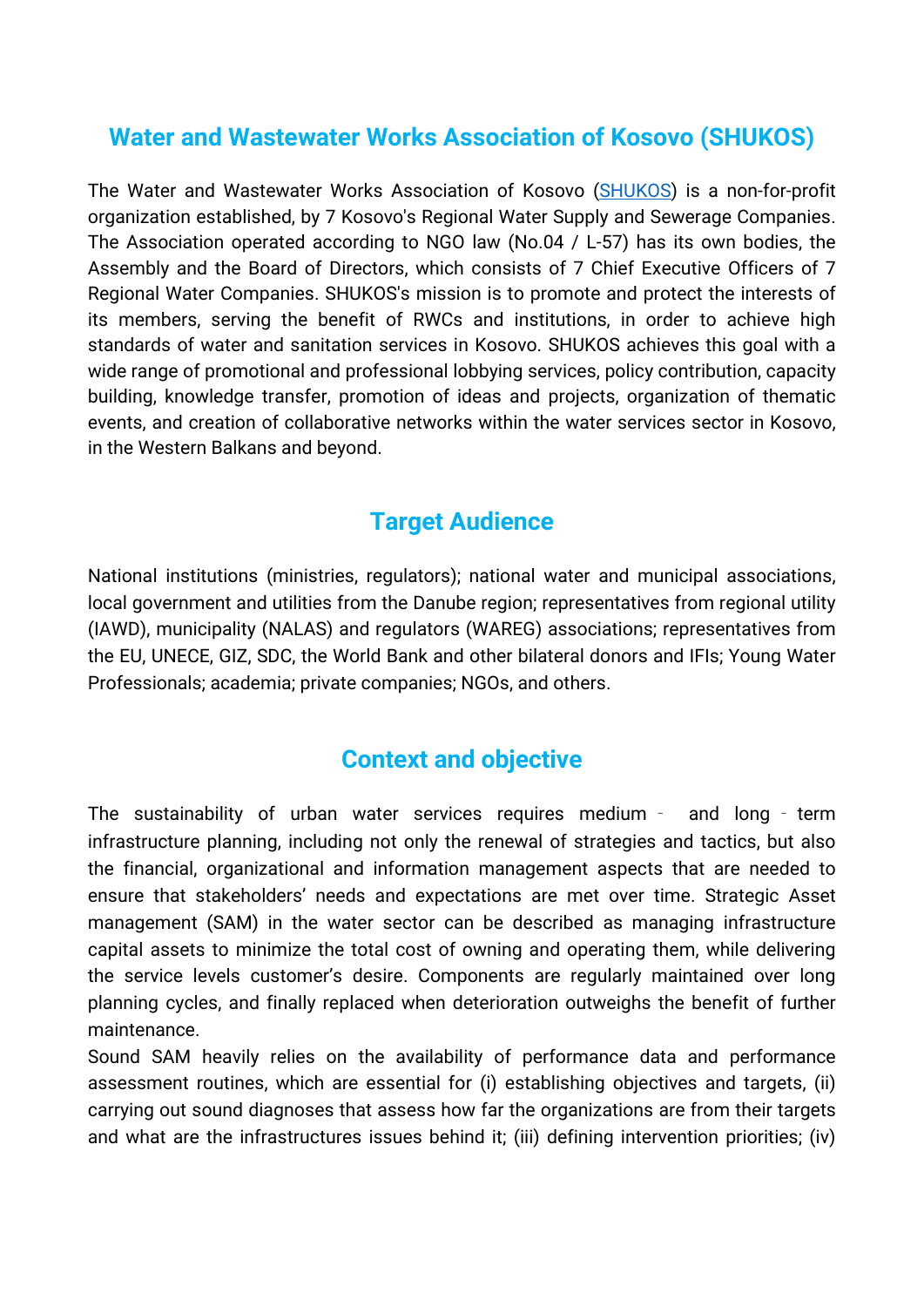comparing alternative solutions; and (v) monitoring the implementation of the solutions. Therefore, performance assessment and strategic asset management are complementing disciplines.

This event aims at featuring the two disciplines as well as ongoing activities in the Danube region and to allow for discussion among all stakeholders on the need to further support the initiatives developed so far.